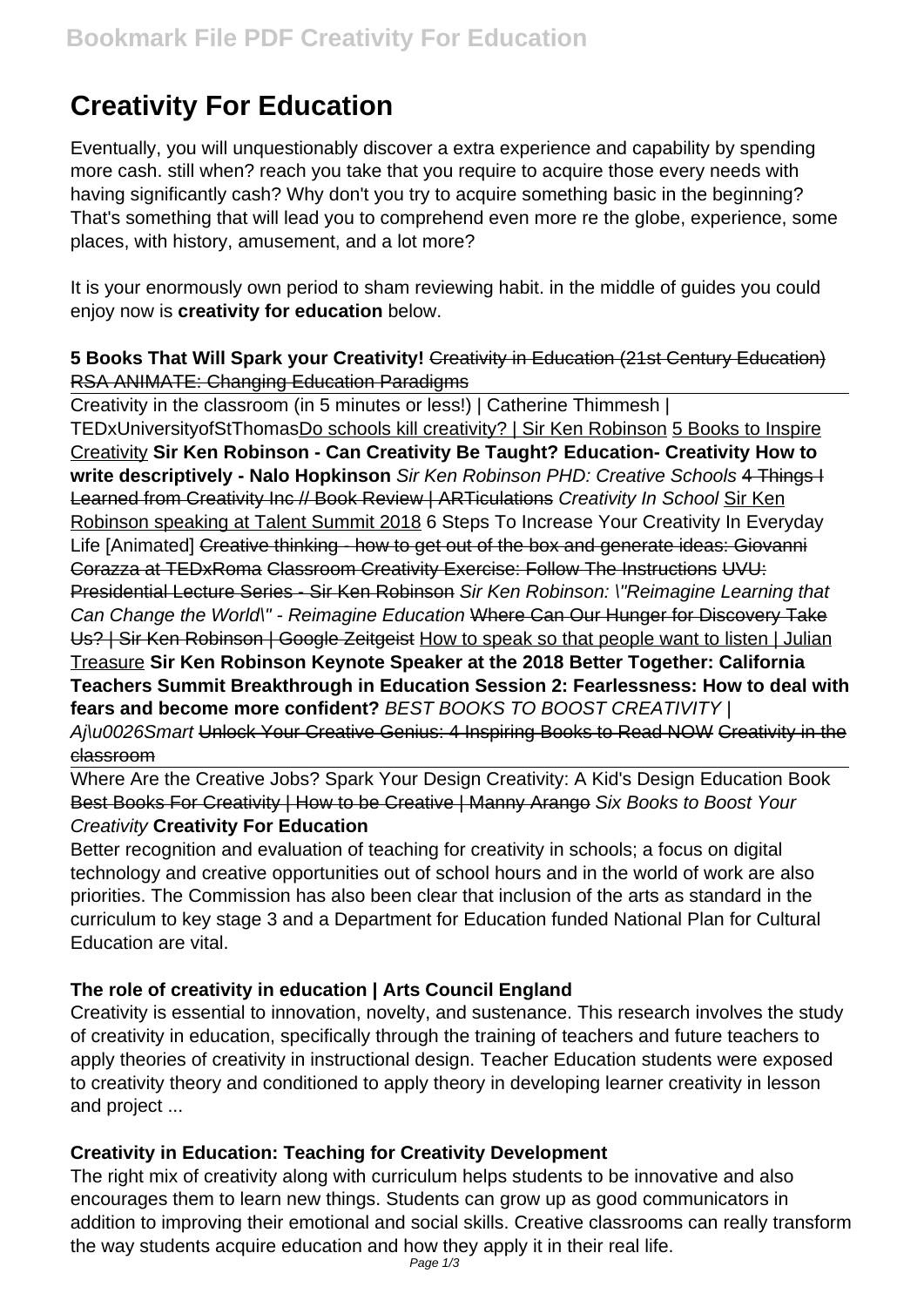## **Role and Importance of Creativity in Classroom | Edsys**

Among education majors, 75% viewed creative thinking as important to their career while they were in college and 48% say it currently has a place in their career. Interestingly, science (69%) and math (59%) ranked nearly as high as traditional creative subjects like art (79%), music (76%), and drama (65%) in contributing to creative thinking.

#### **Creativity and Education: Why it Matters**

Creativity as a career is not 100 percent creative. Creative education helps teach how to take that creativity and turn it into a career. Creatives are good at creating — but often aren't so great at marketing, accounting or writing a business plan. Creative education can fill in those gaps. Creative education teaches you to spot a good idea.

## **Can Creativity Be Taught? The Importance of Creative Education**

Adobe Creative Cloud for education provides educational institutions with industry-leading creative tools and centralized software management and deployment. Creative Cloud for Education Students & Teachers

### **Creative Cloud for education | Educational institutions**

We need to apply new thinking to education, retraining, and workplace tools if we want to maximize creativity. How to prepare for a future where creativity is a survival skill — Quartz Skip  $\mathsf{to}$ ...

## **How to prepare for a future where creativity is a survival ...**

Creativity in education The world is changing so rapidly now that just learning a specific skill set and following it exactly won't get us very far. What prepares students for life beyond the classroom is learning how to be more creative, which includes flexibility in perception and execution of tasks.

# **What is Creativity? The Importance of Creativity in Life ...**

Creativity is a phenomenon whereby something somehow new and somehow valuable is formed. The created item may be intangible (such as an idea, a scientific theory, a musical composition, or a joke) or a physical object (such as an invention, a printed literary work, or a painting).. Scholarly interest in creativity is found in a number of disciplines, primarily psychology, business studies, and ...

### **Creativity - Wikipedia**

"By involving students in creative lessons that allow them to express their ideas, coding becomes much less intimidating." Tim Hilborn, Technology Teacher, Abbott and Borel Middle Schools...

### **Google for Education - Solutions built for teachers and ...**

The course provides students a broad-based theoretical foundation for understanding arts, creativity, and education, as well as specific hands-on experience in using the arts as a method of inquiry. This course recognises that artistic practices can serve as an essential research tool in our respective fields and therefore makes available studio and performance facilities.

# **MPhil in Education (Arts, Creativity & Education ...**

Teaching with creativity and teaching for creativity include all the characteristics of good